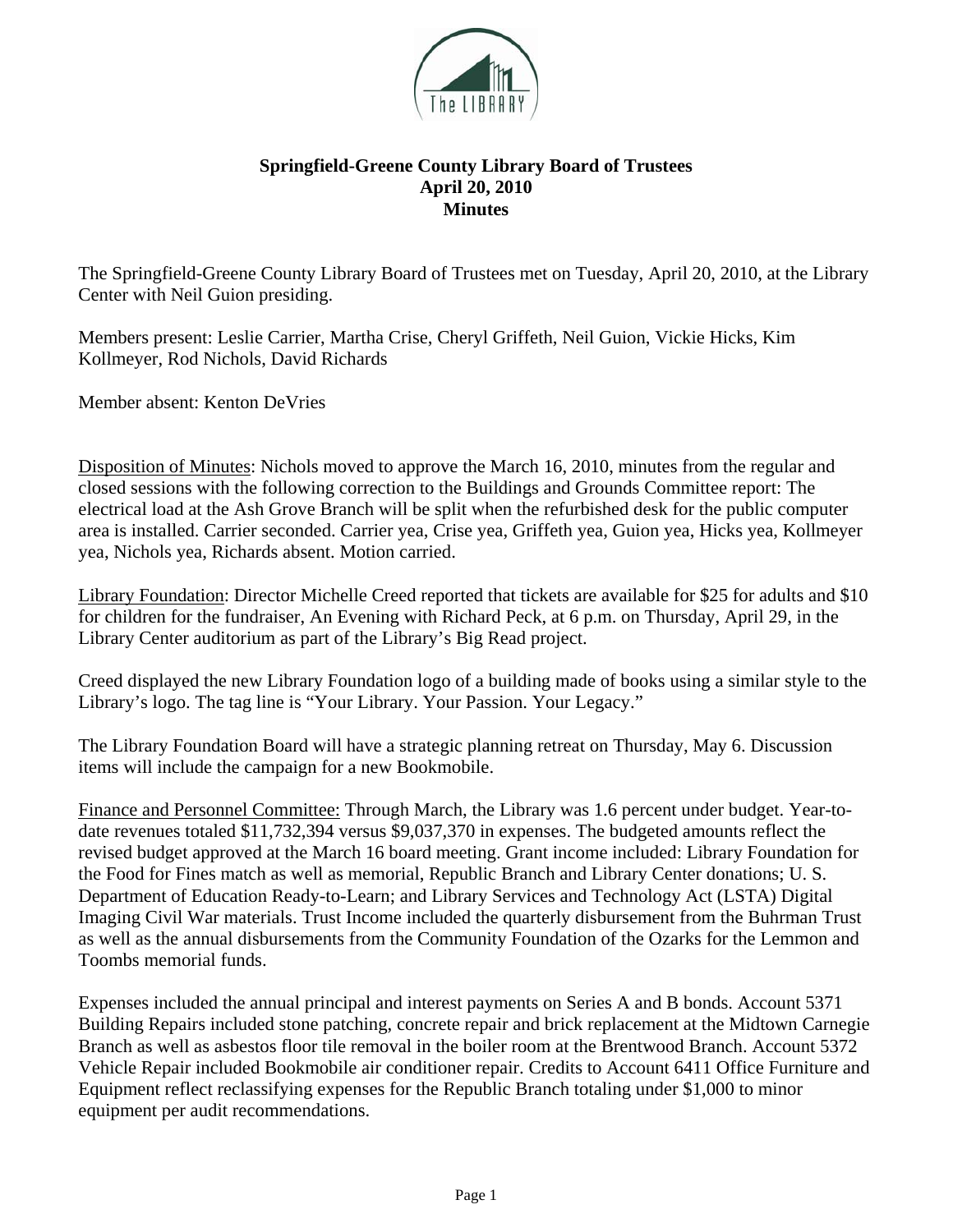Finance and Personnel Committee Chair Rod Nichols recommended accepting the financial report. Carrier yea, Crise yea, Griffeth yea, Guion yea, Hicks yea, Kollmeyer yea, Nichols yea, Richards absent. Motion carried.

Buildings and Grounds Committee: Chair Cheryl Griffeth reported a part-time groundskeeper has been hired. The electrical work at the Ash Grove Branch for the new computers provided by the Gates Grant has been completed. There are a few items remaining on the punch list for the Republic Branch as well as some finishing touches that are needed to complete the project. New surge protectors were installed at the Library Center to protect against future lightning strikes as well as carpet in the computer area replaced. The Library Express and the Bookmobile have been repaired, including the air conditioning and a latch on the back window of the Bookmobile. The Library Board will request that the Foundation Board provide a specific timeline and campaign outline to raise funds for the purchase of a new Bookmobile. There have been confrontational issues at the libraries between petitioners and petition blockers.

Programs, Services and Technology Committee: Circulation in March decreased 5.7 percent with 328,316 materials circulating systemwide. Total branch traffic increased 1.1 percent with 172,160 patron visits. Systemwide, 2,055 groups used the meeting rooms with an attendance of 11,377. There were 736,550 searches from remote use of the Library's electronic products. The Web server recorded a total of 1,560,024 page views by 89,161 visitors during March.

Report of the Director: Executive Director Regina G. Cooper and Community Relations Director Kathleen O'Dell attended the April Legislative Breakfast in Jefferson City. Associate Director of Public Services Jim Schmidt will attend the May breakfast. The General Assembly is considering eliminating the Arts & Entertainment Tax allocations for libraries, reducing state aid by 10 percent and reducing MOREnet funding by 48 percent. It is uncertain at this time how the funding cut will affect the amount of fees the Library District pays to MOREnet.

The Urban District Alliance has new banners advertising various downtown venues including the Park Central Branch.

The Republic Branch will get a new sign at the entrance of North Lindsey Street.

National Library Workers Day was celebrated on April 13. A volunteer luncheon will be held on Thursday, April 22. Volunteers worked 16,400 hours last year.

Gay Wilson will begin employment as Planning and Development Librarian on May 3. Wilson is the director of the Webster County Library and has experience with grants, working with boards and Friends of the Library groups. Business Librarian Mike DePue will retire the end of May.

Eleven staff attended the biennial Public Library Association conference in Portland, Ore., in late March. One of the highlights included a private breakfast with readers' advisory guru and librarian action figure model Nancy Pearl. Other programs attended by staff included Succession Planning, Safety and Security presented by Black Belt Librarian Warren Graham, Frontline Advocacy, Including Children with Special Needs in Storytimes and If You Didn't Work Here Would You Come Here? The most interesting new product introduced was the Movie Stick.

Information Technology Manager David Patillo reviews products for Gadget magazine and demonstrated the new Apple IPad. Electronic books can download to the IPad, but not as many books are available as